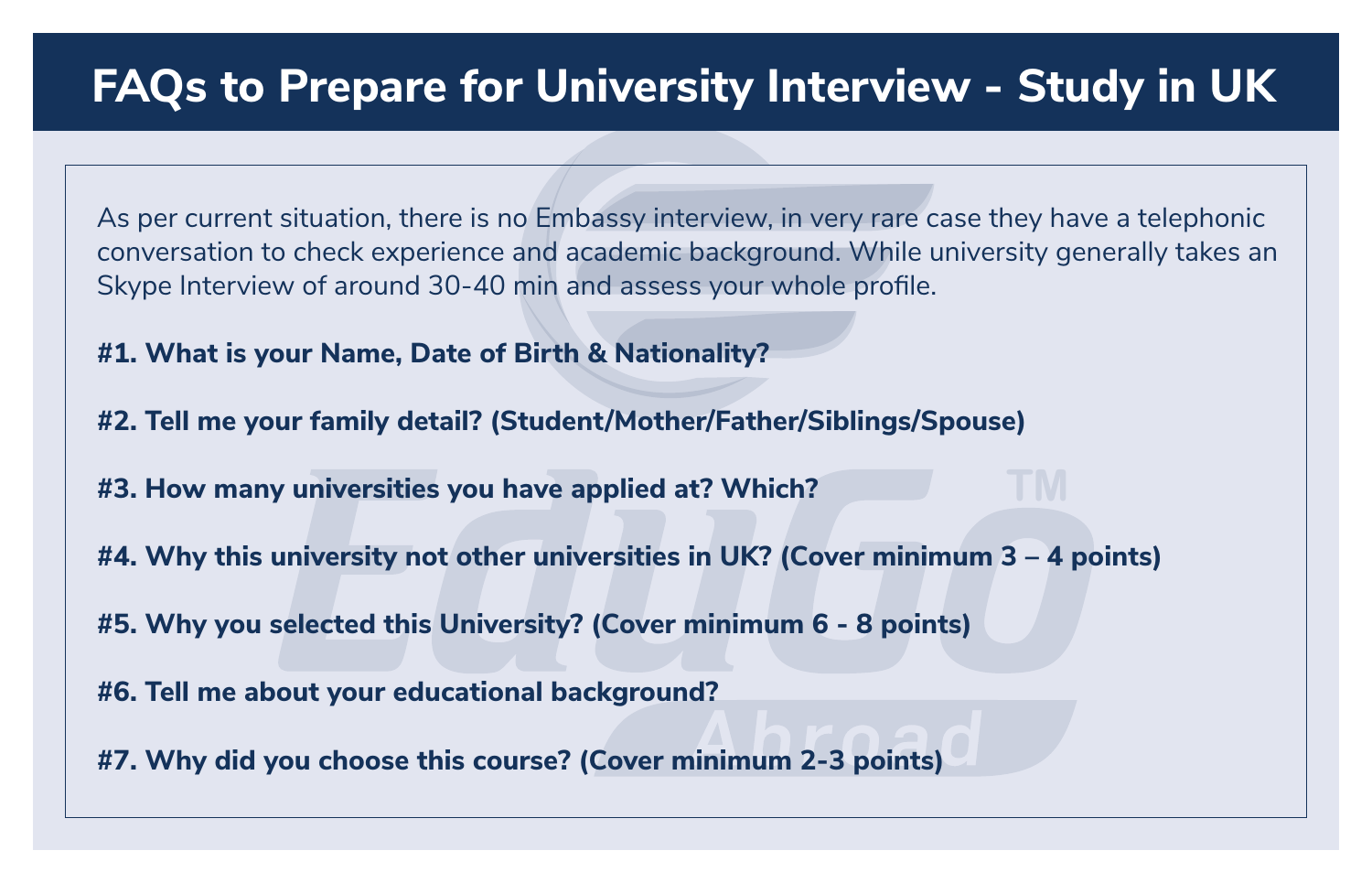#### **#8. What is your course duration and total credit points of the course?**

#### **#9. Why you start your study again? (If student is working)**

#### **#10. Why you want to study in UK?**

**Ans.** (Cover minimum 6 – 8 points which must include 2 points each about why UK, Why not India, Why not other English Speaking country)

- UK is a hub of education and qualification obtained in this country is internationally recognized.
- UK always uses updated technology with the latest research to educate students with current market requirements.
- 54% of the research is conducted by UK universities and colleges as per Research Assessment Exercise.
- International graduates satisfaction in UK is very high at 91% overall as per UK INTERNATIONAL UNIT.
- UK is well known for its medical facilities.
- UK is also one of the best place for medical and research facilities in the world. I will be able to observe it closely and learn from it.
- UK Education System is very well known all over the world. UK education system is based on advanced practical knowledge.
- In UK I have an opportunity to be taught by experts and world's leading academicians it helps me to develop skills set and conviction.
- Moreover, it has less crime ratio which is important for me as a girl.

### **#11. Why UK not India or other countries?**

- **Ans.**
	- The same course is available in my home country as well but the course duration in India is for 2 years where as in UK it is only for 1 year which means I will be able to restart my professional career as soon as possible.
	- Moreover, education system of UK focuses on providing hands- on learning to self study, project work, case studies, practical work, etc which is not available in my home country due to its rigid and traditional education system.
	- Also, while studying in UK, I will be able to observe the advanced Nursing field and healthcare systems which will help me to develop my skills and knowledge.
	- Hence, I have opted for UK above India.

#### **#12. How this course or program will benefit to you in your future? Ans.**

- This course will help me to enhance my specialist knowledge and explore topics of current interest in the field including research philosophy and methods, theoretical perspectives on practice, clinical governance and patient safety and communication in intercultural contexts.
- Also, this program will give me ability to apply their knowledge to the effective management of long-term conditions in the context of global, national and local perspectives
- This course will prepare me to work as a Head Nurse, Senior Nurse, etc in reputed multi specialist hospital in my home country like Apollo, Sterling, Bankers, etc.

#### **#13. What is your course level?**

**#14. Tell me some subjects of your course content which you will studying in university?**